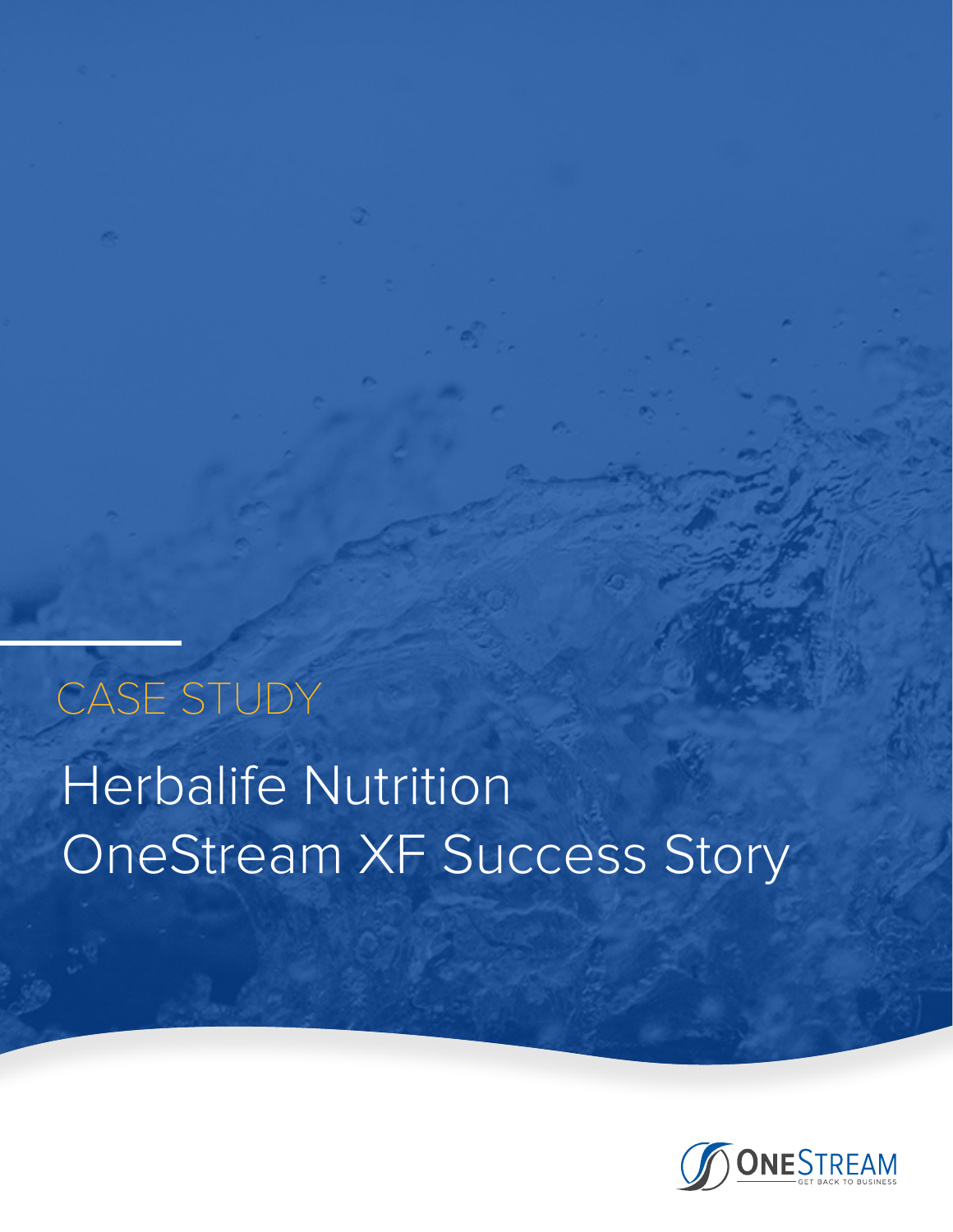



Company: Herbalife Nutrition

Industry: **Nutrition** 

#### About Herbalife Nutrition

Herbalife Nutrition is a global nutrition company that has been changing people's lives with great nutrition products and a proven business opportunity for its independent business owners since 1980. The Company offers high-quality, science-backed products, sold in over 90 countries by entrepreneurs who provide one-on-one coaching and a supportive community that inspires their customers to embrace a healthier, more active lifestyle. Herbalife Nutrition has over 9,300 employees and generates over \$4.8B in annual revenue. For more information, visit [Herbalife.com](www.herbalife.com) and [IAmHerbalifeNutrition.com.](IAmHerbalifeNutrition.com)

"OneStream helps me evaluate internal transfer profit to bring the balance sheet back to the cost level. OneStream has enabled us to easily peel back the layers and eliminate the profit. Each country uploads their balances on day four or five, and we can finish consolidations and flux analysis by day nine."

> *— Vanita Thornton Sr. Director Global Operational Accounting and Financial Systems*  **HERBALIFE NUTRITION**

# The Challenge

Headquartered in Los Angeles, CA, Herbalife Nutrition operates in ninety countries and had multiple legacy CPM products in place including Oracle Hyperion (HFM), Planning, FDM, Essbase and EPMA. Managing data across several applications, the Company had a very manual Excel-based process for modeling and reporting. "We were integrating from many different applications, including Oracle ERP to multiple Oracle Hyperion applications, yet they were all behaving independently," said Vanita Thornton, Sr. Director Global Operational Accounting and Financial Systems at Herbalife Nutrition.

These legacy systems were limited by dimensionality which hindered the Company's ability to report on project-level detail. It was time for the Company to make a choice—take on a major upgrade, move to the cloud, or start looking at alternative solutions.

Seeking to learn more about Oracle's product roadmap, Herbalife Nutrition was ready to explore the market. OneStream was ultimately selected because it best complimented the Company's system requirements to have all solutions in one product.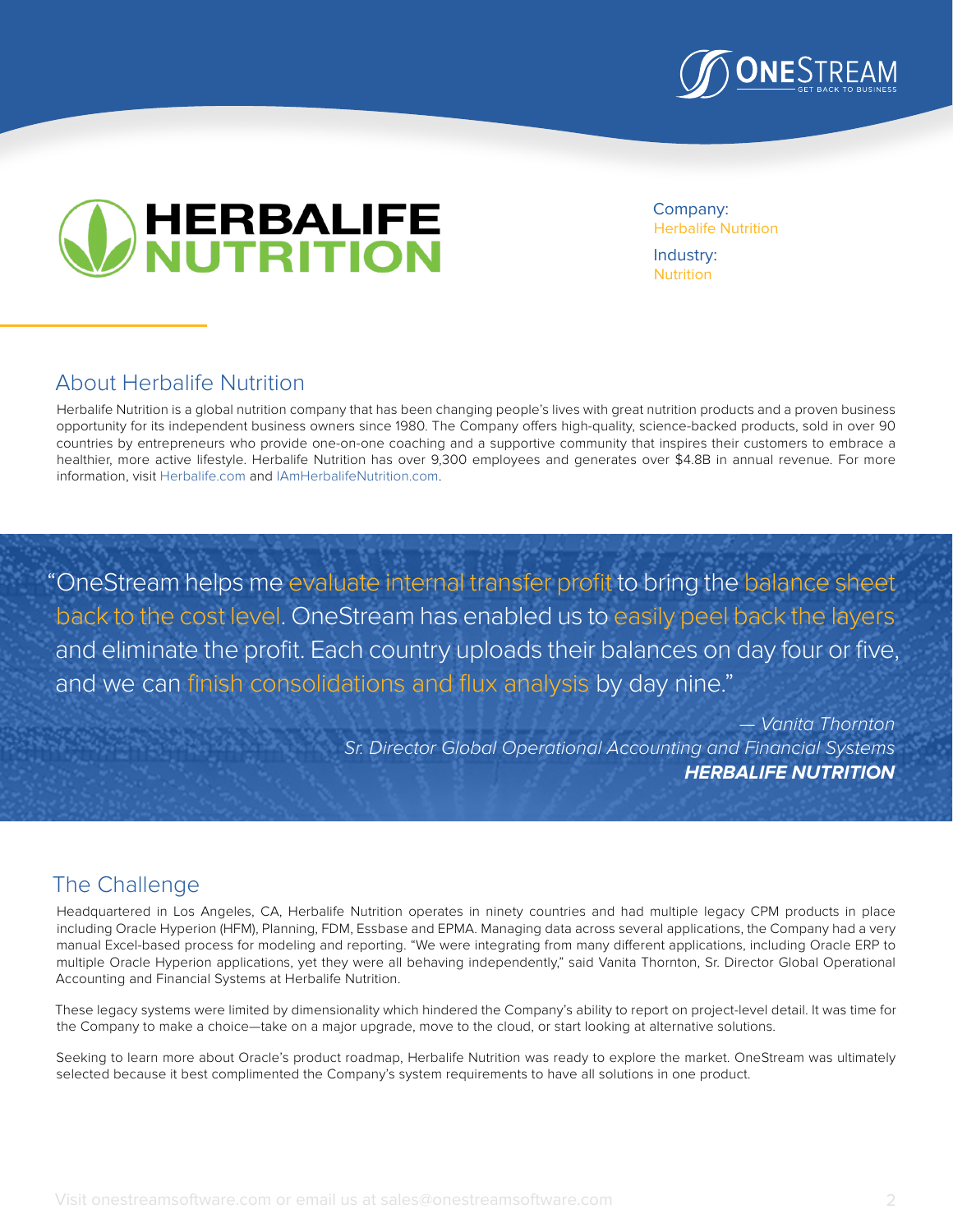#### **Corporate Performance Management Solutions Delivered**

 $\mathcal G$  Financial Consolidation and Reporting

- $\heartsuit$  Budgeting and Planning
- $\mathcal G$  Financial Data Quality Management
- Driver-Based Rolling Forecasting
- $\sigma$  Transfer Profit Analysis
- $\mathcal O$  People Planning



#### **Business Challenges**

- $\heartsuit$  Limited dimensionality in HFM
- $\oslash$  Spending too much time compiling data and not enough time analyzing
- $C_1$  Required integrations to move data caused issues with the reporting
- $\mathcal G$  Backups would take 4 hrs. every day delaying access to data
- $\heartsuit$  Workforce planning was limited



#### **Key OneStream XF Benefits**

- $\mathcal G$  Faster, more detailed management and financial reporting
- $G$  Unified platform for consolidations, people planning and forecasting
- $\mathcal G$  Eliminated licensing and maintenance costs by replacing Hyperion Planning, Essbase and HFM
- $\heartsuit$  Went live with 2.5 years of data in 10 months
- $\mathcal G$  Workflows guide users through a standardized forecast process
- $\overline{\mathcal{G}}$  Automating intercompany eliminations and FX calculations for 30+ currencies
- $\mathcal O$  Integrated with Oracle ERP and Fusion HCM for improved data accuracy and availability

### Implementing a Unified CPM Platform

The first phase of implementation included global consolidations for 80 markets, global expense planning, and people planning with direct integration with their Oracle Fusion HCM system. With 600 accounting and FP&A users globally, Herbalife Nutrition went live with 2.5 years of data conversion in just 10 months in a complete "rip and replace" of Hyperion Planning, Essbase and HFM.

Three months later, they went live with a Transfer Profit solution and today they are using People Planning, Parcel Service, and Diagnostics 123 solutions from the XF MarketPlace. "People Planning added more flexibility with the way we calculate compensation. Integrating directly with our HR system gives us more control and accurate data," said Neal Yeung, Director of Financial Systems FP&A at Herbalife Nutrition.

#### Transfer Profit Analysis

With 90+ entities and 30+ currencies, Herbalife Nutrition manages a high volume of intercompany sales activity. As such, they are uniquely using OneStream as a solution to calculate the transfer profit in ending inventory, prepare the monthly elimination journal entry and assess the FX impact to cost of sales (calculation based on estimated quantities sold in the month).

"OneStream helps me to perform a very complicated calculation." Thornton explains. "For example, our own manufacturing plants purchase raw material from both internal and external suppliers. Once the products are made, the related finished products would sell to our own distribution entities in US and in Luxembourg before they sell to other Herbalife entities. As such, many of our SKUs have multi-levels of transfer profit in different currencies that became impossible for anyone to perform the calculation of manually. OneStream has enabled us to easily peel back the layers and prepare our monthly elimination entries. Further, various reports are available in OneStream for the users to review the month to month fluctuation at item level by entity."

#### Process Improvements and More

With OneStream, everything is now in one place for analysis. Cash flow reporting is automated, and the end users have access to reporting and analysis tools including the Excel add-in, dashboards and Cube Views. Financial statement analysis that was previously done in SharePoint is now also done in OneStream. Herbalife Nutrition is also leveraging Guided Workflow approvals to handle statement analysis forms, which are now easier to update, comment and track.

On the FP&A side, the company is using a driver-based rolling forecast to seed next year's budget by forecasting revenue and expenses. "Our new planning process using workflows helped to streamline how data was entered and calculated and to provide results quicker, with more transparency," said Yeung. "We are relying less on manual processes with direct integration of HR data. We're now able to go back to the source and consolidate information much quicker. Comparing data across multiple forecasts and translating at different FX rates without a waiting period, has definitely improved our efficiencies."